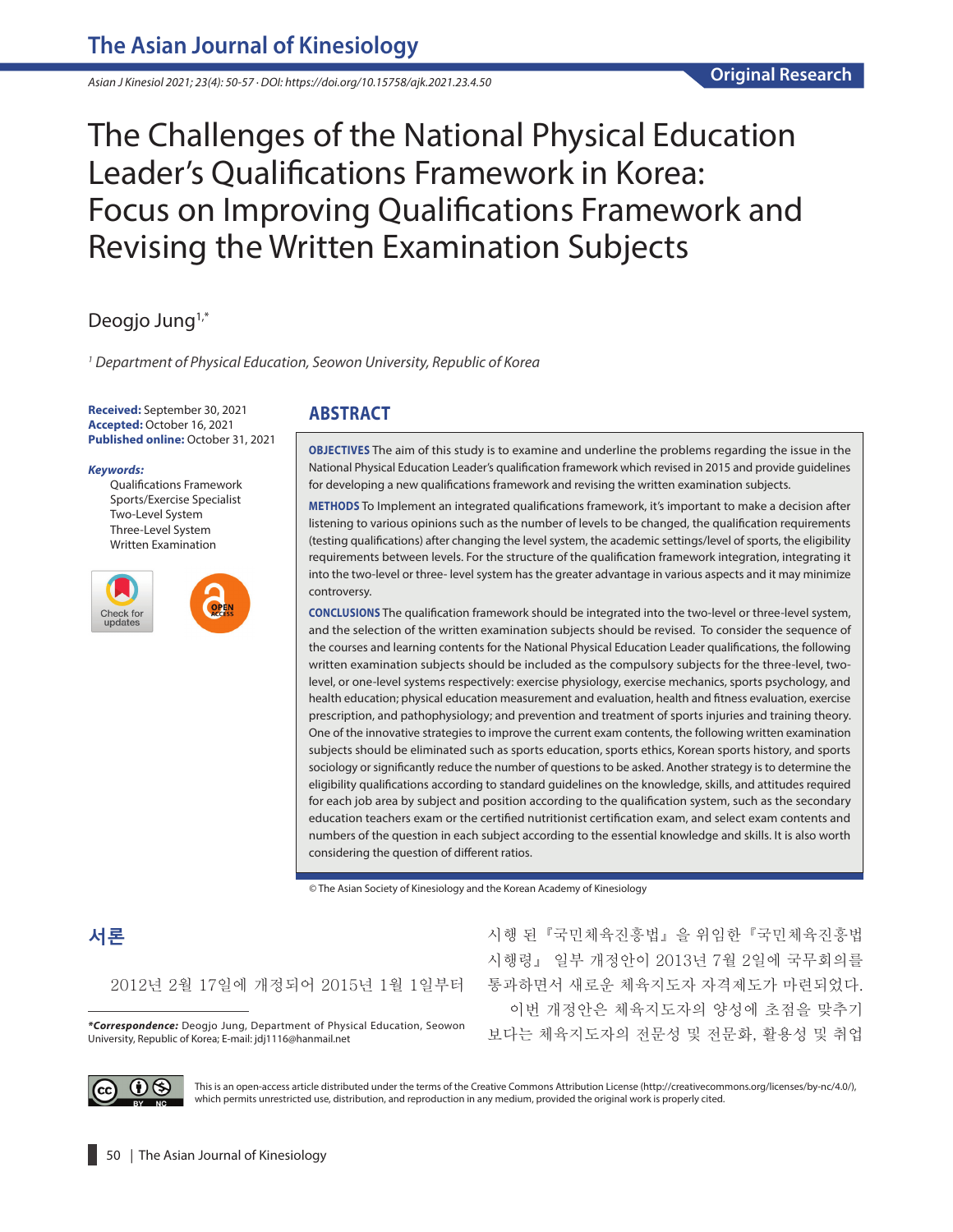의 보장에 초점을 맞추어 개정하였다. 하지만 아쉽게도 개정된 체육지도자 자격제도 또한 자격 체계가 너무 세 분화되고 복잡하였다. 필기시험과목은 지도자가 현장에 서 갖추어야 할 역량을 향상시키는데 한계가 있으며, 생 활스포츠 참여자들이 요구하는 운동 과학적 지식을 충 분히 담지 못하고 있다는 지적을 받고 있다. 또한 전문 성과 자격의 질 관리를 위해 반드시 필요한 보수교육에 대한 보완이 전혀 이루어지지 못하고 있다. 이러한 지 적에 따라 문화체육관광부 연구를 통해 개선안이 도출 되었지만[1], 연구로만 그치고 더 이상의 법률개정이나 자격제도의 개선은 이루어지지 않고 있다.

자격제도 개선을 위한 과정에서 이해관계가 첨예하 게 대립되면서 생활체육 분야와 엘리트스포츠 분야를 이원화하고, 각 단체의 요구를 반영하여 지도 대상을 고 려한 나머지 자격 체계가 너무 복잡하기만 하고, 전문 화된 자격으로써의 실효성이 전혀 없다는 것이 가장 큰 문제로 대두되었다. 가장 중요한 자격 체계가 단순하지 못하고[2], 너무 세분화되다 보니 자격 간의 업무 영역 이 명확하지 못하고 상호 중첩되는 결과를 초래하였다.

자격검정은 체육지도자들에게 필요한 역량과 현장에 서 필요한 지식체를 중심으로 반드시 필요한 지식을 공 정하게 평가하여야 한다. 자격증의 전문성, 위상, 직무 영역 등을 토대로 자격시험의 과목과 난이도를 결정하 여야 한다. 하지만 결과적으로 체육지도자란 자격명칭 에서 보듯이 체육지도자의 역할이 지도 및 교육이라는 점을 수용하게 되면서 필기시험과목은 6종 9급 체계로 된 자격종류 만큼이나 다양하고 복잡하다.

체육지도자의 직무영역과 역량과 직접적으로 관련이 없는 과목이 다수 포함되어 있다. 체육지도 현장에서 필 요한 운동 과학적 지식을 학습하는 과목은 지식의 양이 많고 어렵다는 인식이 팽배해져 있고 정작 시험과목을 선택함에 있어 이러한 과목은 회피되고 있는 실정이다.

운동과학에 기초를 둔 교과목 중심의 필기시험과목 을 변경하자는 의견에 대해 일부에서는 과목 우월주의 니 체육지도자의 역할이 지도 및 교육이라는 점을 간과 하고 있다는 지적도 하고 있지만, 체육지도자의 전문성 확보와 자질 부족이라는 오명을 벗기 위해서는 현장에 서 필요한 지식과 역량 중심으로 선정되는 것이 가장 최 선의 방법이라고 할 수 있다.

현재 운영 중인 연수원 시스템에서는 연수의 내용과 전문성, 교육 방법, 교육의 질이 서로 다르고, 연수 참 여만을 강조하고 있고 질 관리 측면에서 거의 방임수준 에 있다. 이러한 연수 과정은 폐지할 필요가 있다. 대신 장기적이고, 전문화된 보수교육제도를 신설하고, 보수 교육의 내용과 방법, 강사의 질 관리 등을 책임지고 수 행하는 평가원 또는 연수원을 설립하여 국민체육진흥 공단에서 직접 관리 운영하여 전문화된 교육과 질 관리 를 할 필요가 있다.

그동안 문제로 지적되어 왔던 것을 근본적으로 획기 적으로 해결할 수 있는 방법은 법률개정이다. 하지만, 체 육지도자 관련 정부 부처 간의 협조와 정치적 이해관계 가 맞물려 있어 쉽지 않은 것이 현실이다. 이러한 시점에 서 추후 감당하기 어려운 문제점을 해결하고 개정 체육 지도자 자격제도의 목적을 달성하기 위해서 반드시 해결 해야 할 자격체계와 자격별 필기시험과목의 재조정에 대 한 문제점을 살펴보고 그 해결방안을 제시하고자 한다.

## **본론**

## **체육지도자 자격 체계 개선** 자격 체계 현황

국가주도의 엘리트스포츠 정책의 영향으로 경기지도 자 과정만 개설되어 오다가 1982년 국민체육진흥법에 따라 생활체육지도자의 육성 근거가 마련되면서 경기지 도자와 생활체육지도자로 자격분야가 나누어 졌고, 경기 지도자는 2개 등급으로 생활체육지도자는 3개 등급으로 세분화 되었다. 이렇게 40년 동안 지속되다가 2015년 부터는 자격 종류를 지도 내용(스포츠 종목, 운동처방), 지도 대상(유소년, 노인, 장애인 등), 지도 분야(전문체 육, 생활체육) 및 수준(1급, 2급)으로 세분화되면서 6종 9급 체계로 전면 확대 시행되어 왔다[2].

하지만, 자격체계만 세분화되었지 이에 따른 분야와 직급에 따른 명확한 직무영역의 차별화, 필기 및 실기시 험의 차별화 등이 이루어지지 않아 상위자격을 취득하 려는 동기유발이 전혀 이루어지지 않고 있으며, 분야별 직급별 전문성이 전혀 확립되지 않고 있다. 이러한 이유 때문에 체육지도 현장과 학계에서 6종 9급 체계로 되어 있는 자격체계를 단순하게 개선해야 한다는 의견이 많 았다. 특히 지도 대상(유소년, 노인, 장애인)에 따른 스 포츠지도사 자격제도는 뚜렷한 직무영역의 확립과 구분 이 없고, 자격검정 시 자격별로 한 과목을 제외한 나머 지 과목이 동일하여 실상 지도대상에 따른 전문 자격으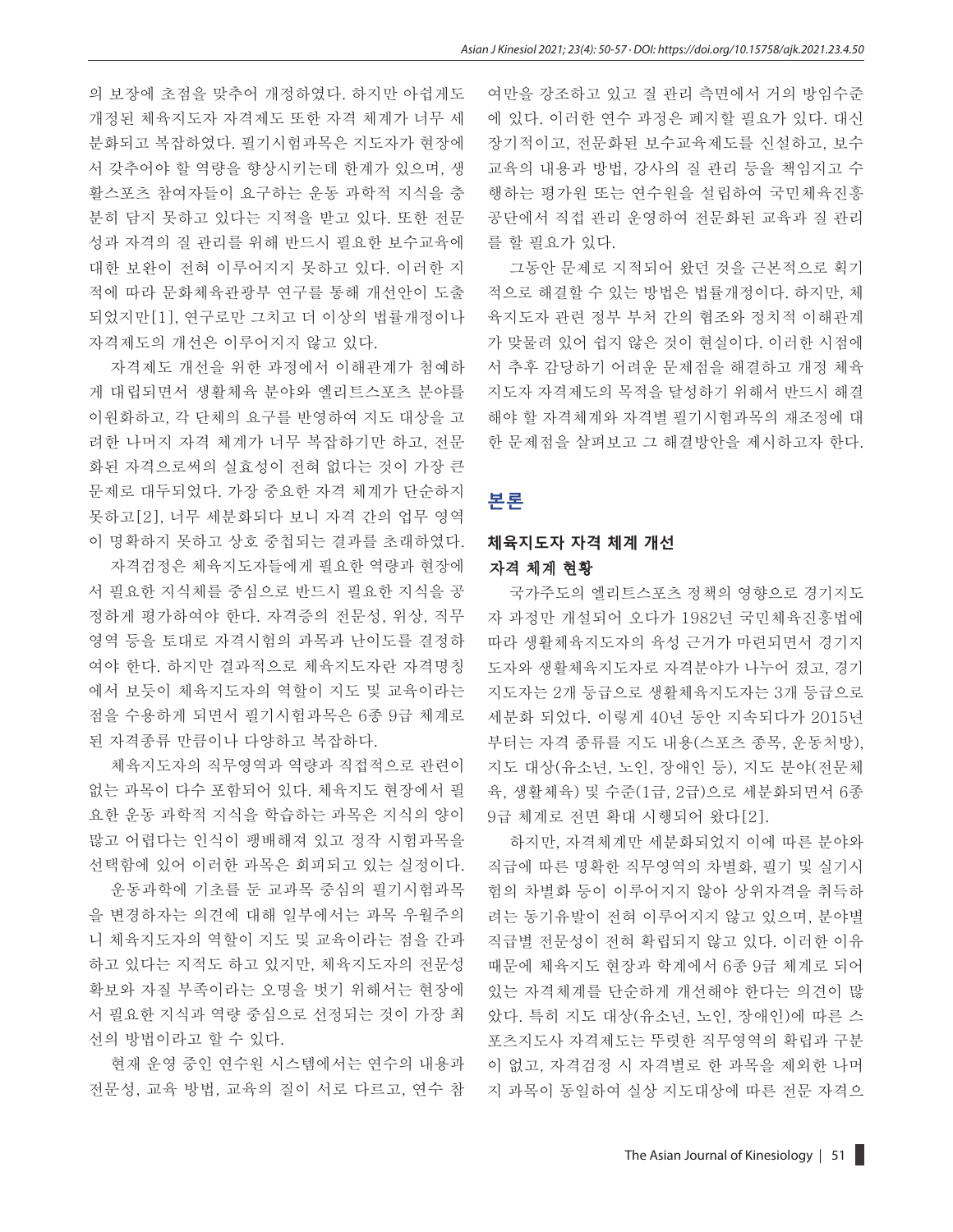로써의 실효성과 전문성을 확보하지 못하여 폐지해야 된다는 의견이 팽배하였다.

Park & Park은 스포츠지도사 자격제도 개선 연구 에서 스포츠지도사를 전문체육과 생활체육으로 구분한 것은 적절하지 못함을 강조하였고[3], 실제 연구에서도 지도대상의 구분이 적합하지 못하고, 전문성 강화에 도 움이 되지 않고, 스포츠 현장의 현실을 반영하지 못하고 있다는 결과가 나타나기도 하였다[1].

지도 분야(전문체육, 생활체육)에 대한 자격체계 통 합에 대해서 일부 엘리트 선수 출신들은 전문스포츠지 도사란 용어가 사라지는 것에 대해 부정적인 의견을 제 시하고 있지만 많은 전문가들은 통합을 통한 문제해결 을 원하고 있다. 또한 국민체육진흥공단[1]과 Jung[2] 의 연구에서도 자격체계 통합 후 활용방안에 대해서 몇 가지 방안이 제시되기도 하였다.

#### 자격 체계 개선 방안

자격체계 통합을 위해서는 몇 단계의 체계로 변경할 것인지, 체계 변경 후 각 급수별 자격요건(응시조건), 지 도 대상 및 수준, 급간 승급을 위한 조건 등 많은 부분 에 대해서 의견수렴과 논의를 거처 결정할 필요가 있다.

우선적으로 현행 자격체계가 전문스포츠지도사, 생 활스포츠지도사로 나누어진 것을 '스포츠지도사'라는 명 칭 하나로 통합하고, 전문/생활스포츠지도사, 유소년스 포츠지도사, 노인스포츠지도사, 장애인스포츠지도사를 '스포츠지도사(Sports & Exercise Specialist; SES) ' 라는 하나의 자격명칭으로 단순화하는 방안을 제고해 볼 필요가 있다[2].

자격체계 통합의 구조는 2급 체계 또는 3급 체계로 통합하는 것이 여러 가지 측면에서 이점이 가장 많고, 무 리가 없을 것으로 생각된다<Table 1, 2>. 전문스포츠지 도사 1급과 2급, 생활스포츠지도사 1급과 2급을 자격체 계 통합 후 1급과 2급에 어떻게 배치하느냐가 결정되어 야 할 것이다. 통합 후 2급 체계에서는 1급에 전문스포츠 지도사 1급이 포함되고, 2급에는 생활스포츠지도사 1급 과 2급이 포함되면 될 것이다. 다만, 전문스포츠지도사 2급이 통합 후 자격체계에서 1급에 포함될 것인지 아니 면 2급에 포함시킬지가 핵심이다<Table 1>. 3급 체계 에서도 2종 2급으로 분류된 자격을 어떻게 배치하느냐 에 따라 여러 방안이 도출될 수 있다<Table 1>. 중요한 것은 자격에 따른 직무영역의 확립과 구분을 명확하게 정립하고 급수에 따른 지도대상 및 수준 등을 고려하여 결정해야 할 것이다. <Table 1, 2>에서 2급 체계 두 가 지 안과 3급 체계 두 가지 안을 제시하고 있다. 개인적 으로 <Table 1>의 2급 체계에서의 2안과 3급 체계에 서 2안이 가장 설득력이 있을 것으로 생각된다. 2급 체 계의 2안에 대한 연구[2]가 있어 본 연구에서는 3급 체 계의 2안을 중심으로 제안하고자 한다. 새로운 자격체 계에서 2급 체계로 운영하던지 3급 체계로 운영하던지 가장 중요한 것은 적절하게 급수별 지도대상 및 수준을 결정하는 것이다. 가장 상위의 지도 대상이라고 할 수 있는 국가대표나 실업팀의 선수와 엘리트 및 대학교 운 동부들을 감독하고 코칭하는 것은 1급 스포츠지도사가 맡아야 할 것으로 본다. 그리고 초․중․고등학교 운동부 들을 감독하고 코칭하는 것은 2급 스포츠지도사, 생활 스포츠 클럽, 동호회 등에서 지도자 역할은 3급 스포츠 지도사가 담당하면 될 것이다. 좀 더 세부적인 지도대상 과 업무영역에 따라 얼마든지 조정될 수 있고, 스포츠와 교육계 그리고 생활체육 전문가들로부터 충분한 의견수 렴과 논의를 거쳐 결정하면 된다.

자격체계가 2급 체계 또는 3급 체계로 통합되었을 경 우, 급수별 지도 대상과 수준뿐만 아니라, 자격요건(응 시조건), 승급을 위한 조건도 생각해봐야 할 부분이다. 이 또한 급수별 직무영역과 역할이 명확하게 정해짐에 따라 달라질 수 있기 때문에 충분한 의견수렴과 논의가 필요하다. 지금까지 승급에 대해서는 너무 관대한 편이 였다. 추가적으로 어렵지 않은 자격시험에 합격하거나 일정한 기간이 지나면 승급이 이루어졌다. 전문가로서의 학문성과 전문성을 확보하기 위해서는 인증된 기관에서 인증된 지도자로부터 일정기간 동안 교육을 받아야 하 지만 지금까지는 엄격하게 이루어지지 않았던 것이 현 실이다. 이러한 대안으로 보수교육이 반드시 필요하다. 의사단체, 간호사단체 등 전문가 집단의 경우는 전문성 을 확보하기 위해서 자격검정 뿐만 아니라 자격을 유지 하기 위한 보수교육의 중요성을 강조하고 있다. 체육지 도자의 경우도 전문성과 자격증의 질을 제고하기 위해 서는 보수교육이 반드시 필요하다 하겠다. 현재처럼 사 후 검증이 없는 연수프로그램은 시간을 채우기만 하면 되기 때문에 연수 참여자의 학습에 대한 열의는 거의 없 다고 해도 과언이 아니다. 지금의 연수제도는 심각하게 고려해야 할 것으로 생각되며, 폐지 또는 대폭적인 축소 가 바람직하다. 연수제도에 대한 문제점을 보안하기 위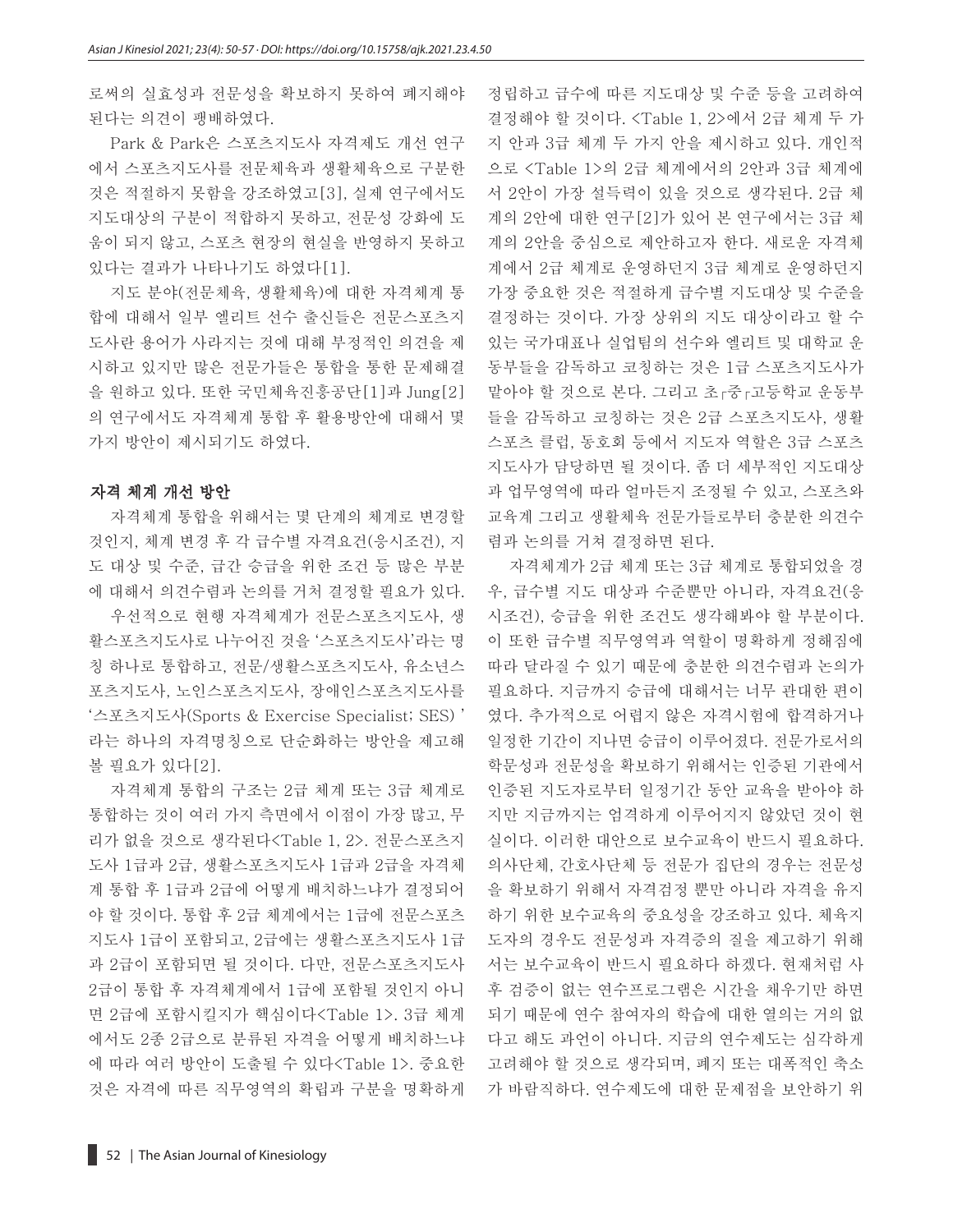해서는 일정한 기간 동안 보수교육에 참여해야 하고 다 양한 방법으로 보수교육의 질과 양을 확보하여야 한다. 또한 현장에서의 지도경력을 승급을 위한 조건에 포함 시켜서 현장에서 필요한 실기역량을 높이고 이를 인정 해 줌으로써 감독 또는 코치의 경력을 중요시 할 필요 가 있다. 다만, 지도 대상에 관계없이 현장에서의 지도 경력을 모두 인정해줄 것인가, 급수별 지도 대상을 지



**Figure 1.** Intergrated New Physical Education Leader Qualifications Framework

도한 경력만 인정해줄 것인가, 또는 급수에 따라 둘 다 모두 인정해 줄 것인지에 대해서는 논의가 필요하다. 또 다른 방안으로는 필기시험은 면제해주고 구술 및 실기 시험을 통해서 승급하는 방법도 생각해 볼 가치가 있다.

# **체육지도자 자격별 필기시험의 교과목 개선** 자격별 필기시험의 교과목 현황

자격 체계가 6종 9급으로 이루어져 있으면 마땅히 지도 내용, 지도 대상, 분야 및 수준에 따라 필기시험의 교과목과 난이도가 각기 달라야 한다. 하지만 현실적으 로 그렇지 않다. 때문에 자격증 기취득자 및 응시자들 도 자격증이 다른 만큼 별도의 시험문제가 출제되어야 한다고 말하고 있다[1].

6종 9급 체계로 되어있는 체육지도자 체계로만 보면 필기시험과목의 종류도 9종류로 분류되어야 한다. 하지 만 2급 전문스포츠지도사, 2급 생활스포츠지도사, 유소 년스포츠지도사, 노인스포츠지도사와 2급 장애인스포츠 지도사는 필수과목 1과목을 제외하면 모두 동일하다. 2 급 전문스포츠지도사와 2급 생활스포츠지도사는 7과목 중 5과목을 선택하는 방식으로 동일하고, 유소년스포츠 지도사, 노인스포츠지도사와 2급 장애인스포츠지도사는 지도 대상에 따른 필수과목 1과목을 제외하면 동일하

| Levels of                                                       |            | <b>Two-Level System</b> |            | <b>Three-Level System</b> |                   |
|-----------------------------------------------------------------|------------|-------------------------|------------|---------------------------|-------------------|
| <b>Certification</b><br><b>Types of</b><br><b>Certification</b> | Proposal 1 | <b>Proposal 2</b>       | Proposal 1 | <b>Proposal 2</b>         | <b>Proposal 3</b> |
| Level 1 Sports Specialist                                       | Level 1    | Level 1                 | Level 1    | Level 1                   | Level 1           |
| Level 2 Sports Specialist                                       | Level 1    | Level 2                 | Level 1    | Level 2                   | Level 2           |
| Level 1 Exercise Specialist                                     | Level 2    | Level 2                 | Level 2    | Level 2                   | Level 3           |
| Level 2 Exercise Specialist                                     | Level 2    | Level 2                 | Level 3    | Level 3                   | Level 3           |

| Table 2. New Certification Framework - Levels of Sports/Academic Settings |  |  |
|---------------------------------------------------------------------------|--|--|
|---------------------------------------------------------------------------|--|--|

|                                                             | Levels of            |            | <b>Two-Level System</b> |            | <b>Three-Level System</b> |  |
|-------------------------------------------------------------|----------------------|------------|-------------------------|------------|---------------------------|--|
| <b>Levels of Sports/Academic Settings</b>                   | <b>Certification</b> | Proposal 1 | Proposal 2              | Proposal 1 | Proposal 2                |  |
| Head Coach / Manager of National and Corporate Sports Teams |                      | Level 1    | Level 1                 | Level 1    | Level 1                   |  |
| Head Coach / Manager of Elite and University Sports Teams   |                      | Level 1    | Level 1                 | Level 1    | Level 1                   |  |
| Head Coach / Manager of High School Sports Teams            |                      | Level 1    | Level 2                 | Level 2    | Level 2                   |  |
| Head Coach / Manager of Middle School Sports Teams          |                      | Level 2    | Level 2                 | Level 2    | Level 2                   |  |
| Head Coach / Manager of Elementary School Sports Teams      |                      | Level 2    | Level 2                 | Level 3    | Level 2                   |  |
| Leader of Sports for All Club Teams                         |                      | Level 2    | Level 2                 | Level 3    | Level 3                   |  |
| Etc.                                                        |                      | Level 2    | Level 2                 | Level 3    | Level 3                   |  |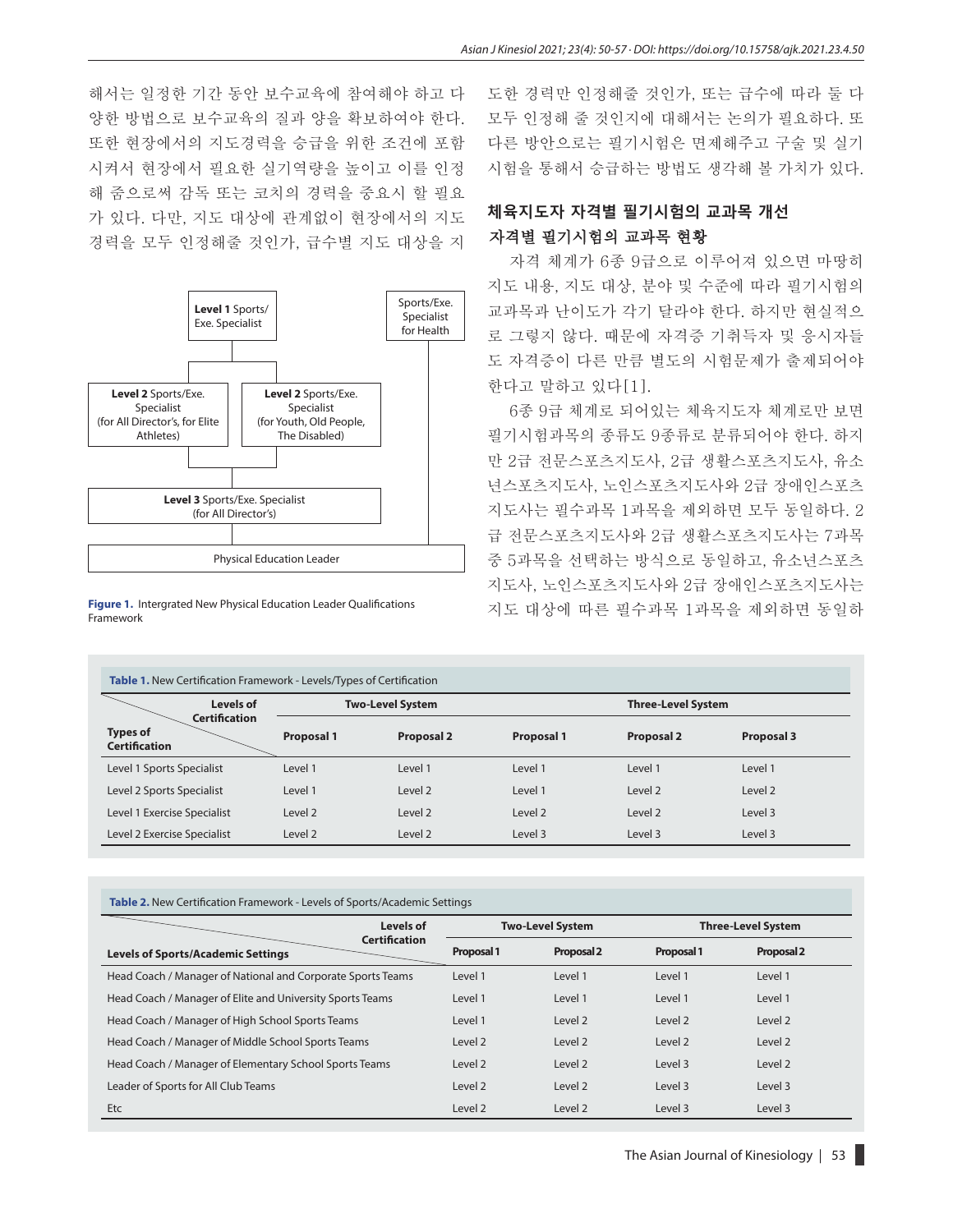다. 유아/노인/장애인스포츠지도사는 유아, 노인, 장애 인의 생활체육을 지도하고 교육하는 직무를 수행한다. 현장에서 수행하는 직무와 책무 및 과업을 확인하고 유 아, 노인, 장애인스포츠지도사의 직업적 가치와 요구되 는 전문 역량을 중심으로 직업적 위상을 공고히 하여 경 제적, 사회적 지위를 격상시키기 위한 기반으로 활용되 어야 한다. 하지만 필수 필기시험과목을 살펴보면, 유아 체육론, 노인체육론은 대략 50%는 운동생리학 관련 문 제가 출제되고, 나머지 50%는 스포츠심리학 관련 문제 가 출제되어 실제적으로는 지도 대상에 따른 전문적인 지식의 차이가 없다고 해도 과언이 아니다. 결론적으로 이들 5개 스포츠지도사는 자격체계만 다를 뿐이지 필기 시험과목은 별반 차이가 없다고 할 수 있다.

또한 1급 전문스포츠지도사, 1급 생활스포츠지도사 와 1급 장애인스포츠지도사의 경우도 필기시험과목으 로 4과목을 필수적으로 선택해야한다. 하지만 이들 3개 스포츠지도사는 자격체계만 다를 뿐이지 3과목은 동일 하고 지도 대상에 따른 필수과목 1과목만 다를 뿐이다.

#### 자격별 필기시험의 교과목 개선 방안

체육지도자 자격체계 확립을 위한 공청회에서 '스포 츠심리학', '운동생리학', '운동역학' 3과목을 필수로 하 는 방안이 처음으로 논의된 후[5], 운동 과학적 지식을 중심으로 교과목이 개선되어야 한다는 목소리가 높아지 고 있다. 자격체계가 2급 체계 또는 3급 체계로 통합하는 것을 전제로 한다면, 필기시험의 교과목도 더불어 개선 이 필요하다. 스포츠지도사를 3급 체계로 했을 때, 3급 은 운동생리학, 운동역학, 스포츠심리학, 건강교육론을 필수과목으로 하고, 2급은 체육측정평가론, 건강․체력 평가, 운동처방론, 병태생리학을 필수과목으로 정하고, 1급은 운동상해와 트레이닝론을 필수과목으로 정하는 것이 교과목의 계열성과 전문성을 고려했을 때 가장 타 당하다고 생각된다. 좀 더 혁신적으로 개선한다면, 스 포츠교육학, 스포츠윤리, 한국체육사, 스포츠사회학은 필기시험과목에서 폐지하던지 아니면, 출제문항 수를 대폭 축소하여 출제하는 것도 한 방법이다.

실제 스포츠현장에서 이러한 과목들에 대한 요구와 중요성은 매우 떨어진다. 특히, 스포츠윤리와 한국체육 사는 필기시험과목에 포함시킬 것이 아니라 연수나 보 수교육에 포함시켜야 할 과목이라고 판단된다.

<Table 3>는 3급 체계를 모델로 한 예시이다. 체육

지도자의 전문성을 강화하고 현장에서 가장 필요한 지 식이라고 할 수 있는 운동 과학적 지식을 중심으로 한 교과목을 중심으로 개선이 필요하다. 체육지도자에게 필요한 현장실무역량을 강화할 수 있는 과목을 제외하 고는 과감하게 폐지 또는 축소하는 것을 고려해 보아야 한다. 동시에 스포츠현장에서 필요한 운동 과학적 지식 을 계열화하여 급수에 따라 배열하는 것이 효율적인 대 안이라고 생각된다.

유아/노인/장애인스포츠지도사는 3급 체계로 통합 한다면, 이를 폐지하고 스포츠지도사 2급에 모두 포함 시키는 방안이 현실적이라고 생각된다. 폐지할 수 없다 면, 스포츠지도사 2급을 취득한 후 추가 취득할 수 있는 자격증으로 체계를 변경했으면 한다. 앞에서 논의했던 것처럼 필기시험과목이 현재의 2급 전문스포츠지도사 와 2급 생활스포츠지도사와 모두 동일하고 다만, 추가 적으로 유아는 유아체육론, 노인은 노인체육론, 장애인 은 장애인 스포츠론 한 과목을 더 응시하는 것 밖에 차 이가 없다. 가장 개론적인 한 과목을 더 공부하고 시험 에 응시했다고 하여 하나의 특정 집단에 대한 전문 자 격증을 부여한다는 것은 무리가 있고 오히려 자격증의 질을 낮추는 결과를 초래할 수 있다. 특히, 유아와 노인 스포츠지도사가 정착하기 위해서는 우선적으로 교과내 용이 먼저 객관화되고 체계화가 되어야 하고 또한 유아 와 노인체육활동 프로그램이 신체능력에 따라 계열화되 고 전문화될 필요가 있다는 지적도 있다[4].

1급과 2급으로 이원화되어 있는 장애인 스포츠지도 사도 하나로 단일화하고 추가 취득할 수 있는 자격증으 로 한다면 자격 체계가 효율적으로 짜임새 있게 개선될 것으로 생각된다<Figure 1>.

자격 체계의 단순화는 필기시험과목의 축소를 초래 하고 결국 자격시험 준비와 진행에 수반되는 경제적, 시 간적 이득을 최대화 할 수 있고 동시에 인적자원을 획기 적으로 줄일 수 있을 것으로 생각된다. 하지만 이러한 모델은 스포츠교육학, 스포츠윤리, 스포츠사회학 교과 목의 위상을 상대적으로 낮추는 결과를 초래할 수 있기 때문에 전공자들로부터 거센 저항이 있을 것으로 생각 된다. 과거 몇 차례의 공청회에서도 실제로 심각한 언쟁 이 오갔던 사례가 있었다.

중요한 것은 자격에 따른 직무영역의 확립과 구분을 명확하게 정립하고 급수에 따른 필기시험과목과 실기시 험의 내용과 난이도 등을 고려하여 결정해야 할 것이다.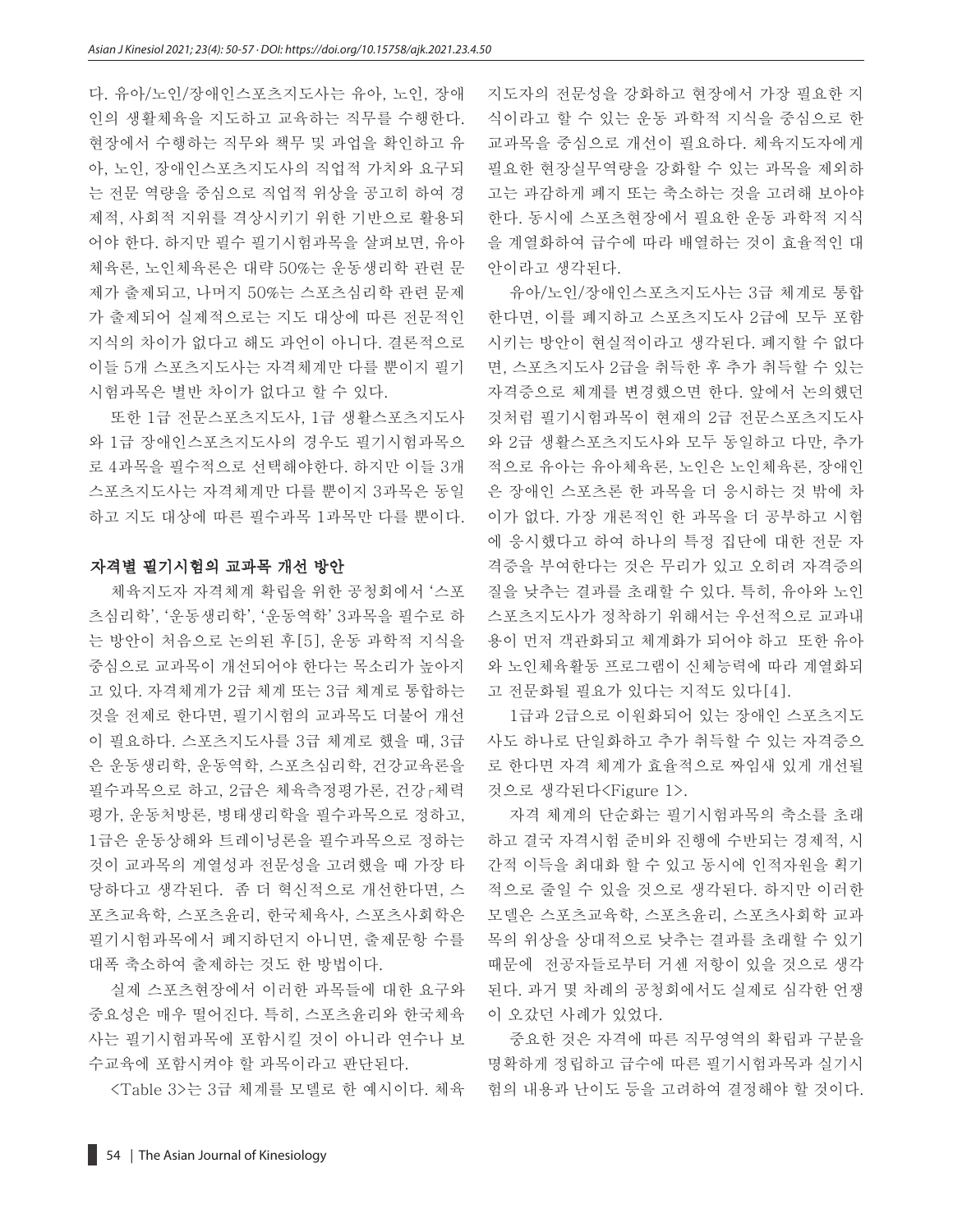| Levels of<br><b>Certification</b>              |                 | <b>Sports &amp; Exe. Specialist</b> |                                    |                                    | <b>Sports &amp; Exe. Specialist (additional acquisition)</b> |                                    |                                 |
|------------------------------------------------|-----------------|-------------------------------------|------------------------------------|------------------------------------|--------------------------------------------------------------|------------------------------------|---------------------------------|
| Written<br><b>Exam Subjects</b>                | Level 1         | Level 2                             | Level 3                            | for Youth                          | for Old people                                               | for the Disabled                   | <b>Specialist</b><br>for Health |
| Sports Pedagogy                                |                 |                                     | OS <sup>2</sup> /AS                | OS/AS                              | OS/AS                                                        | OS/AS                              |                                 |
| <b>Sports Ethics</b>                           |                 |                                     | OS/AS <sup>3</sup>                 | OS/AS                              | OS/AS                                                        | OS/AS                              |                                 |
| Korea Sports History                           |                 |                                     | OS/AS                              | OS/AS                              | OS/AS                                                        | OS/AS                              |                                 |
| <b>Exercise Physiology</b>                     |                 |                                     | CS <sup>1</sup>                    | <b>CS</b>                          | <b>CS</b>                                                    | <b>CS</b>                          | CS                              |
| <b>Exercise Mechanics</b>                      |                 |                                     | <b>CS</b>                          | <b>CS</b>                          | <b>CS</b>                                                    | <b>CS</b>                          |                                 |
| Sports Psychology                              |                 |                                     | <b>CS</b>                          | <b>CS</b>                          | <b>CS</b>                                                    | <b>CS</b>                          | <b>CS</b>                       |
| <b>Sports Sociology</b>                        |                 |                                     | OS/AS                              | OS/AS                              | OS/AS                                                        | OS/AS                              |                                 |
| <b>Sports Nutrition</b>                        | <b>AS</b>       | <b>AS</b>                           | AS                                 | AS                                 | AS                                                           | AS                                 | <b>AS</b>                       |
| Prevention and Treatment of<br>Sports Injuries | CS              |                                     |                                    |                                    |                                                              |                                    | <b>CS</b>                       |
| <b>Physical Education Evaluation</b>           |                 | <b>CS</b>                           |                                    |                                    |                                                              |                                    |                                 |
| <b>Training Theory</b>                         | <b>CS</b>       |                                     |                                    |                                    |                                                              |                                    |                                 |
| <b>Health Education</b>                        |                 |                                     | <b>CS</b>                          |                                    |                                                              |                                    |                                 |
| <b>Functional Anatomy</b>                      |                 |                                     |                                    |                                    |                                                              |                                    | <b>CS</b>                       |
| <b>Health Fitness Evaluation</b>               |                 | <b>CS</b>                           |                                    |                                    |                                                              |                                    | <b>CS</b>                       |
| <b>Exercise Prescription</b>                   |                 | <b>CS</b>                           |                                    |                                    |                                                              |                                    | <b>CS</b>                       |
| Pathophysiology                                |                 | <b>CS</b>                           |                                    |                                    |                                                              |                                    | <b>CS</b>                       |
| <b>Graded Exercise Test</b>                    |                 |                                     |                                    |                                    |                                                              |                                    | CS                              |
| Early Childhood Physical<br>Education          |                 |                                     |                                    | <b>CS</b>                          |                                                              |                                    |                                 |
| <b>Elderly Physical Education</b>              |                 |                                     |                                    |                                    | <b>CS</b>                                                    |                                    |                                 |
| <b>Disabled Sports Theory</b>                  |                 |                                     |                                    |                                    |                                                              | <b>CS</b>                          |                                 |
| <b>Special Physical Education</b>              | AS              | AS                                  | AS                                 | AS                                 | AS                                                           | AS                                 | AS                              |
|                                                | CS <sub>2</sub> | CS <sub>4</sub>                     | CS <sub>4</sub><br>OS <sub>2</sub> | CS <sub>4</sub><br>OS <sub>2</sub> | CS <sub>4</sub><br>OS <sub>2</sub>                           | CS <sub>4</sub><br>OS <sub>2</sub> | CS <sub>8</sub>                 |

※ <sup>1</sup> CS; Compulsory Subject, <sup>2</sup> OS; Optional Subject, <sup>3</sup> AS; Abolished Subject

자격검정 과정도 급수(수준)가 상위로 올라갈수록 지식 의 양과 지식의 난이도가 더 높아져야 할 것이다. 최상 위 자격으로 '1급 스포츠지도사'를 두고 이들은 모든 대 상(전문체육, 생활체육, 유소년, 노인, 장애인)을 지도할 수 있도록 하는 것이다.

# 지식의 총량에 따른 문제 출제 비율 조정을 통한 자격 시험 개선

필기시험 과목에서 일부 과목을 제외하는 것에 반 대하는 목소리 또한 있다. 제외 대상에 해당되는 교과 목을 전공하는 집단을 중심으로 지도자는 교육을 하는 사람이기 때문에, 교육학도 배워야하고, 지도자의 윤리 도 중요하고, 최소한 우리나라 체육의 역사에 대해서도 어느 정도 알아야 하고 등등의 이유로 시험과목의 대상 에서 제외되는 것을 반대하고 있다. 하지만, 이 많은 과 목을 공부해야 할 만큼 업무영역이 넓고 높은 것도 아 니다. 교사, 간호사, 영양사처럼 전문 역량에 비해 사회 적․경제적 지위를 받지 못하고 있는 상황이며, 실제 스 포츠현장에서 스포츠교육학, 스포츠 윤리, 한국체육사 등의 과목에 대한 요구와 중요성은 현장역량과 거리가 먼 것이 사실이다.

함께 공존할 수 있는 방안을 생각해보면, <Table 4> 와 같이 영양사, 중등임용고사처럼 각 과목의 중요도와 지식의 총량을 고려하여 과목별 출제비율을 정하여 필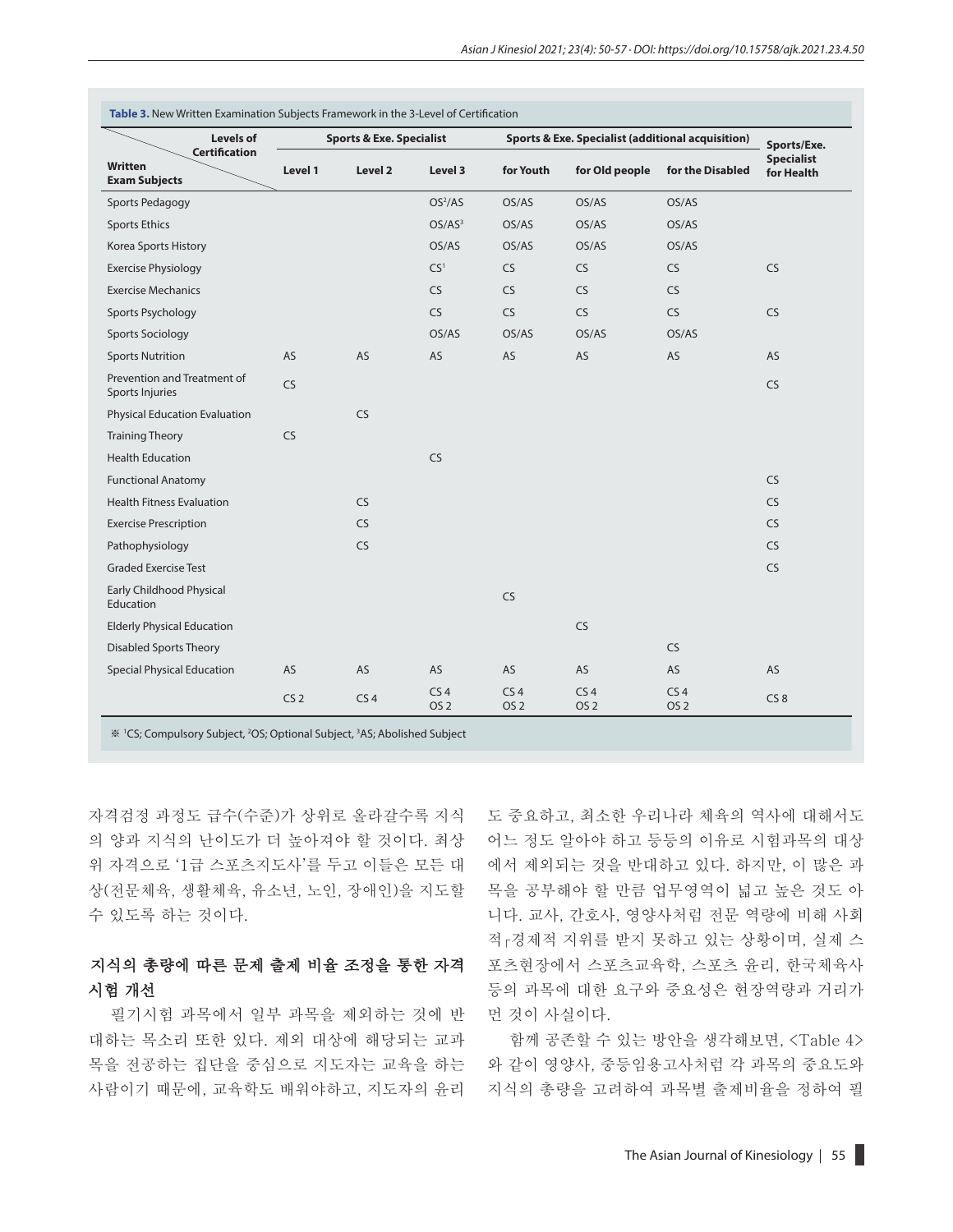| Levels of                                                                                                             | <b>Sports/Exercise Specialist</b>                   |                                                  |                              |  |
|-----------------------------------------------------------------------------------------------------------------------|-----------------------------------------------------|--------------------------------------------------|------------------------------|--|
| <b>Certification</b><br>Written<br><b>Exam Subjects</b>                                                               | Level 2<br>(for All Director's, for Elite Athletes) | Level 2<br>(for Youth, Old People, The Disabled) | <b>Question Ratio</b><br>(%) |  |
| Sports pedagogy                                                                                                       | $OS \rightarrow CS^1$                               |                                                  | 5                            |  |
| Sports ethics                                                                                                         | $OS^2 \rightarrow CS$                               |                                                  | 5                            |  |
| Korea Sports History                                                                                                  | $OS \rightarrow CS$                                 |                                                  | 5                            |  |
| Exercise physiology                                                                                                   | $OS \rightarrow CS$                                 |                                                  | 20                           |  |
| Exercise mechanics                                                                                                    | $OS \rightarrow CS$                                 |                                                  | 20                           |  |
| Sports psychology                                                                                                     | $OS \rightarrow CS$                                 |                                                  | 20                           |  |
| Sports sociology                                                                                                      | $OS \rightarrow CS$                                 |                                                  | 10                           |  |
| <b>Health education</b><br>Early childhood physical education<br>Elderly physical education<br>Disabled sports theory |                                                     | <b>MS</b>                                        | 15                           |  |
|                                                                                                                       | Select 5 out of 7 Subjects MS 7                     |                                                  | 100                          |  |
| <sup>36</sup> <sup>1</sup> CS; Compulsory Subject, <sup>2</sup> OS; Optional Subject                                  |                                                     |                                                  |                              |  |

**Table 4.** New Written Examination Subjects Framework in the 3-Level of Certification - Knowledge Qualification and Percentage of Questions in Each Subject

기시험을 출제한다면, 특정 과목을 제외하지 않고서도 전문자격증으로써의 전문역량을 평가할 수 있다. 유아/ 노인/장애인 2급스포츠지도사 자격체계가 그대로 존재 한다고 했을 때, 문제가 없는 것은 아니다. 위에서 언급 한 바와 같이 유아체육론과 노인체육론의 문제가 생리 학적 지식 50%. 심리학적 지식 50%정도가 나누어서 출 제되고 있기 때문에 실제적으로는 운동생리학과 스포츠 심리학 교과의 내용이 매우 심한 편중현상을 보일 수 있 다. 장애인 2급스포츠지도사의 필수과목인 특수체육론 의 경우 유아체육론과 노인체육론의 경우와는 다소 차 이가 있어 전문지도 대상자에 대한 전문적 지식을 다소 반영하고 있기는 하다.

# **결론**

2015년 체육지도자 자격제도가 시행될 때부터 논란 이 된 몇 가지 쟁점에 대해서 시행 후 몇 년 동안의 문 제점과 의견을 수렴하여 가급적 빨리 문제의 소지가 있 는 쟁점을 해결하고자 하였으나 지금까지도 아무런 대 안이나 해결책이 마련되지 못하고 있다. 자격제도가 6 종 9급 체계로 되어 있어 너무 세분화되어 있고 전문화 된 자격으로써의 실효성이 전혀 없다는 것이 가장 큰 문제로 여겨져 왔다. 그 원인으로 직무영역과 직무과정 에 대한 명확한 지침이 없고, 자격 수준에 따른 역할 범

위 역시 명확하지 못한 것이 가장 큰 이유라 할 수 있다. 체육지도자 자격체계는 2급 체계 또는 3급 체계로 통합하는 것이 여러 측면에서 가장 설득력이 있다. 통 합에 앞서 몇 단계의 체계로 변경할 것인지, 체계 변경 후 각 급수별 자격 요건(응시조건), 지도 대상 및 수준, 급간 승급을 위한 조건 등 많은 부분에 대해서 의견수 렴과 논의가 필요하다.

현행 자격체계가 지도 분야(전문/생활)로 나누어진 것을 일원화하고 전문/생활스포츠지도사, 유소년스포 츠지도사, 노인 스포츠지도사, 장애인스포츠지도사를 ' 스포츠지도사(Sports & Exexercise Specialist; SES) '라는 하나의 자격명칭으로 단순화하는 방안을 제고해 볼 필요가 있다. 수준에 따라 '2급 스포츠지도사' 위에 '1급 스포츠지도사'를 두고 이들은 모든 대상(전문체육, 생활체육, 유소년, 노인, 장애인)을 지도할 수 있도록 하 는 매우 단순한 자격체계로 변경하는 것이 바람직하다. 부가적으로 생애주기별 특성에 맞는 맞춤형 지도와 수 준에 맞는 업무영역을 명확히 하고 직무에 필요한 지식 과 기술과 태도 또한 명확하게 제시해 주어 자격체계 가 직무중심의 전문성에 부응할 수 있도록 해야 한다.

자격체계가 2급 체계 또는 3급 체계로 변경된다면, 사회적 요구와 직무역량 강화를 위한 필기시험 교과목의 변경 또한 필수적으로 재조정되어야 한다. 상황에 따라 몇 가지 대안이 있겠지만 전문 자격으로써의 실효성과